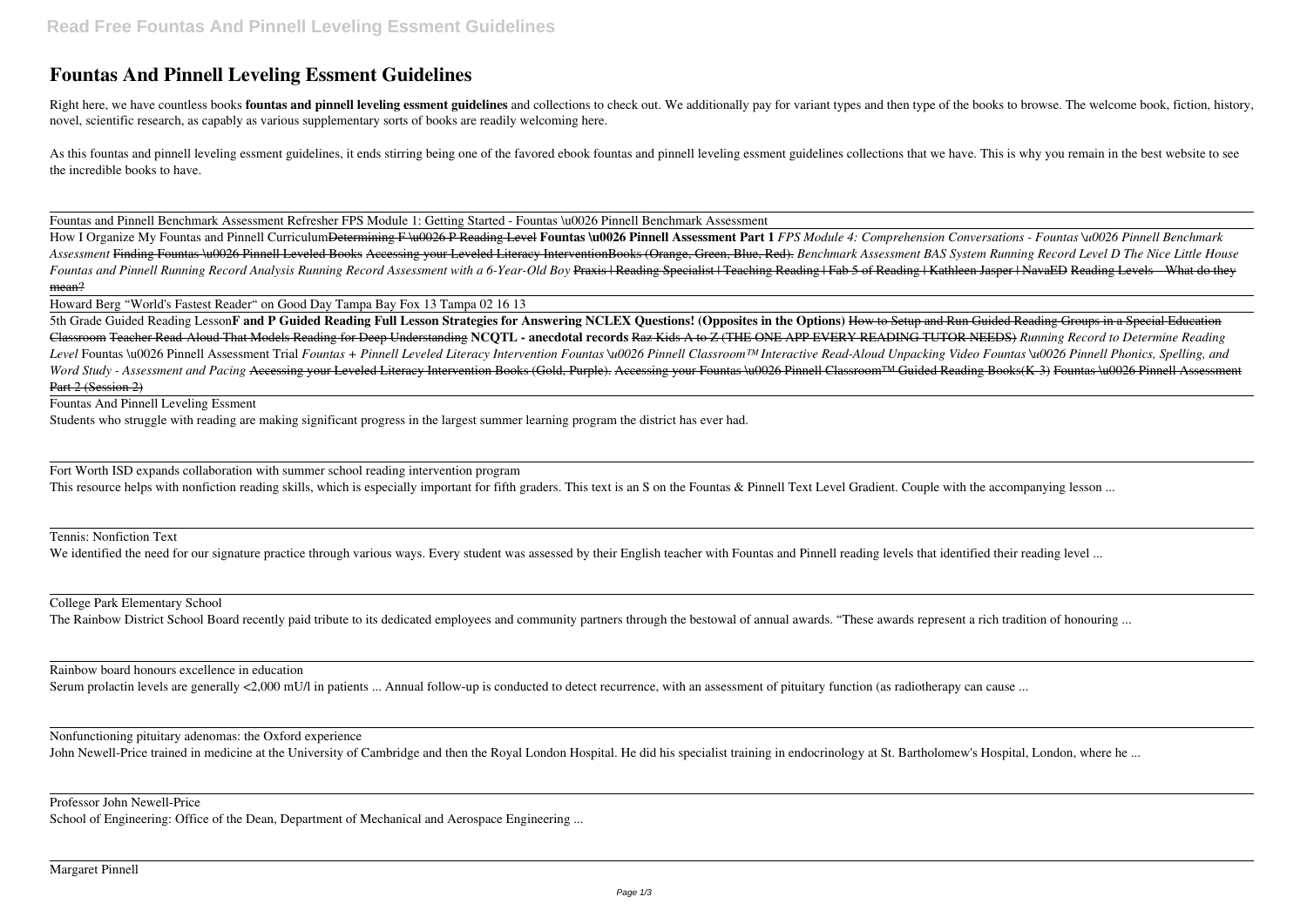Hi there! My name is Megan and I have just completed my Bachelor's degree in Special Education/Childhood Education! I'm relocating from New York to the Greenville area in early June as I begin my ...

The College of Saint Rose - Tutors

As a result, schools are in a bind to get students back on track hitting their grade level benchmarks. Collectively, almost all students are behind academically and socially, but even further ...

School's in for summer: district focuses on at-risk students to manage COVID academic slide I am a responsible, honest, mature, friendly, and educated person. I have many years of experience taking care of children (from 1-year-old to teenagers). I have been working as preschool teacher and ...

Alliant International University - San Diego - Tutors

This resource helps with nonfiction reading skills, which is especially important for fifth graders. This text is an S on the Fountas & Pinnell Text Level Gradient. Couple with the accompanying lesson ...

Discusses the use of leveled texts in kindergarten through eighth-grade classrooms, examines the "text base" needed for effective language literacy instruction, provides guidelines for creating a high-quality leveled book collection and matching books to readers, and explains how to analyze and level books.

Much has been written on the topic of guided reading over the last twenty years, but no other leaders in literacy education have championed the topic with such depth and breadth as Irene Fountas and Gay Su Pinnell. In the anticipated second edition of Guided Reading, Fountas and Pinnell remind you of guided reading's critical value within a comprehensive literacy system, and the reflective, responsive teaching required to realize its full p Now with Guided Reading, Second Edition, (re)discover the essential elements of guided reading through: a wider and more comprehensive look at its place within a coherent literacy system a refined and deeper understanding its complexity an examination of the steps in implementation-from observing and assessing literacy behaviors, to grouping in a thoughtful and dynamic way, to analyzing texts, to teaching the lesson the teaching for systems strategic actions a rich text base that can support and extend student learning the re-emerging role of shared reading as a way to lead guided and independent reading forward the development of managed independent learning across the grades an in-depth exploration of responsive teaching the role of facilitative language in supporting change over time in students' processing systems the identification of high-priority shifts in learning to fo each text level the creation of a learning environment within which literacy and language can flourish. Through guided reading, students learn how to engage in every facet of the reading process and apply their reading pow all literacy contexts. Also check out our new on-demand mini-course: Introducing Texts Effectively in Guided Reading Lessons

Fountas & Pinnell Leveled Literacy Intervention (LLI) is a powerful early intervention system that can change the path of a student's journey to literacy. The LLI Orange System is specifically targeted at Foundation/Kinder students. Please note the program guide is not suitable for educators who have not yet purchased an LLI Orange System. This component is only available separately so that schools with the LLI Orange System can purchase additional copies of the program guide if they require. Find out more about the Fountas & Pinnell LLI System at www.pearson.com.au/primary/LLI

Take advantage of our pre-publication price and order now! What can change the landscape of literacy education in every classroom? The Fountas & Pinnell Literacy Continuum: Expanded Edition! The Fountas & Pinnell Literacy Continuum: Expanded Edition is the newest edition of the beloved Continuum of Literacy Learning resource by best-selling literacy authors and educators, Irene Fountas and Gay Su Pinnell. There has never been a mor comprehensive resource available to teachers that does what the continuum does - provide specific behaviors and understandings that are required at each level for students to demonstrate thinking within, beyond, and about text. These behaviors and understandings describe what students will be expected to do in order to effectively read and understand the text. More in-depth, more intuitive, and more essential than ever-The Fountas & Pinnell Literacy Continuum, Expanded Edition enables teachers to construct a common vision for student achievement that effectively and efficiently engages all students in the robust, authentic and meaningful literacy learning eve child deserves. The Literacy Continuum provides a way to look for specific evidence of learning from prekindergarten through grade eight, and across eight instructional contexts. Each instructional context contributes substantially, in different but complementary ways, to students' development of the literacy process. With this indispensable literacy tool, Fountas and Pinnell remind you of The Literacy Continuum's critical role in trans literacy teaching and learning. (Re)Discover The Fountas & Pinnell Literacy Continuum, Expanded Edition to: elevate your language and literacy expertise develop an understanding of the demands of texts on readers build you understanding of the reading and writing process and how it changes over time hone your observation of students' literacy behaviors teach toward student integration of the Systems of Strategic Actions articulate the literacy curriculum within and across grade levels activate the responsive teaching that meets students where they are and brings them forward with intention and precision build professional learning opportunities with colleagues c common vision and common language for literacy in your school. Look for these new enhancements inside: Streamlined organization and navigation Expanded behaviors and examples across the continua First appearance of a behavior or goal or text characteristic is indicated by a red square (Behaviors are acquired and then elaborated over time) Clear organization of and explicit links to the Systems of Strategic Actions Four-color design for and focus Also check out our new on-demand mini-course: Thinking and Talking About Books Across the Day.

Provides a list of 7,500 titles, including caption books, series books, and natural language texts, for children in kindergarten through grade three.

A combination assessment tool and guide for teaching identifies the literacy goals appropriate to grades PreK-eight and offers tools to help analyze students' strengths and identify areas needing teaching support.